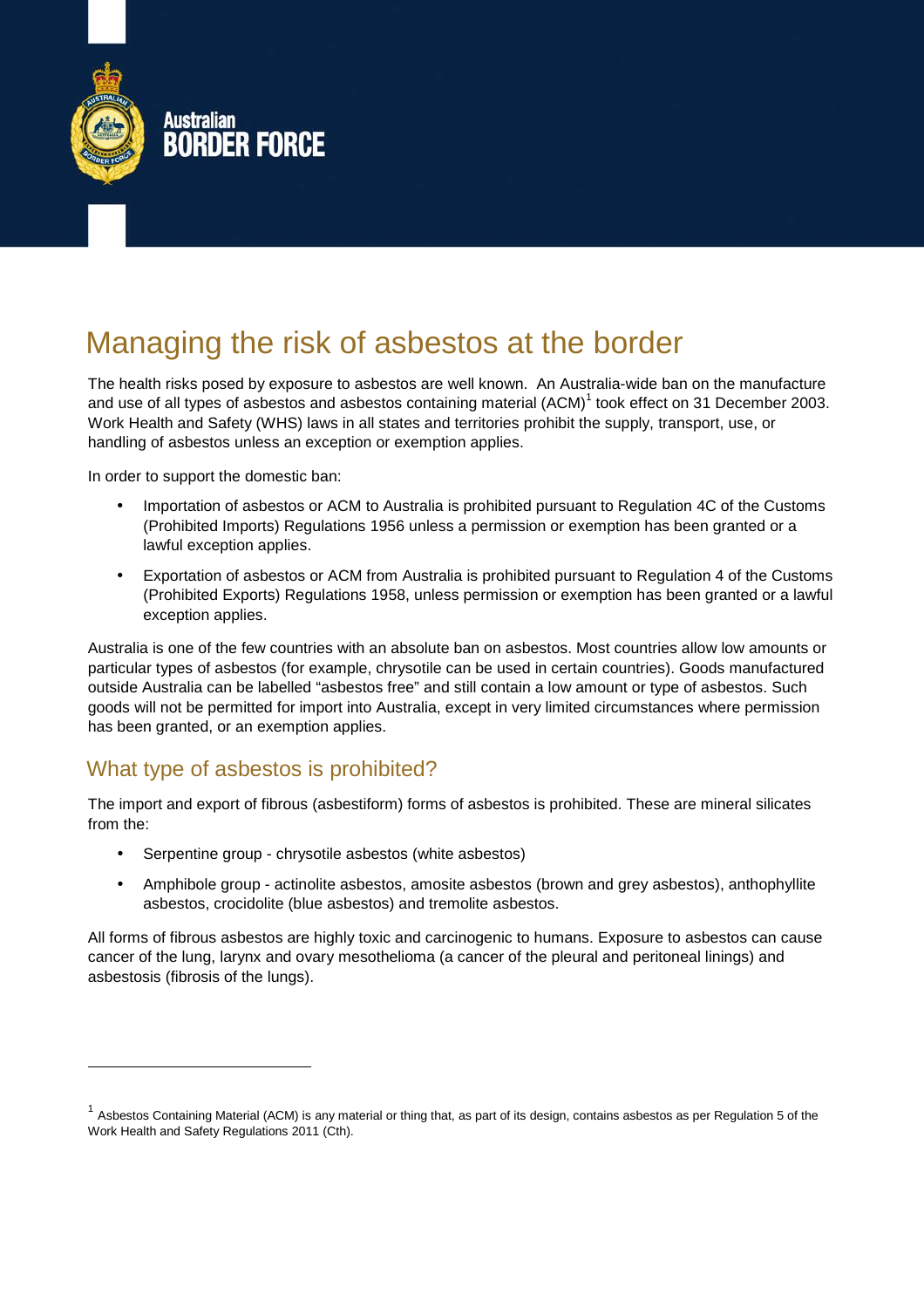## Australian border controls

The Australian Border Force (ABF) targets both imported and exported goods, considered to be at high risk of containing asbestos. A list of high risk goods is available from the Department of Immigration and Border Protection's (the Department's) website http://www.border.gov.au/Busi/Impo/Proh/Asbestos. Any unauthorised goods found to contain asbestos will be seized and the importer may face penalties and/or prosecution.

# Ensuring the goods do not contain asbestos

It is the responsibility of importers and exporters to ensure they do not import or export prohibited goods such as asbestos. Should the ABF suspect goods arriving at the border contain asbestos, the goods will be held and examined.

Importers should be aware of the increased risk of goods containing asbestos when sourced from countries that have asbestos producing industries. Goods which are manufactured in the same factory that produce asbestos containing goods are considered high risk due to possible cross contamination.

Importers should not assume goods labelled "asbestos free" are in fact free of asbestos or that testing of goods undertaken overseas certified "asbestos free" meet our border requirements. Some countries can lawfully label or test goods declaring them asbestos free if they are below a certain threshold.

To ensure that goods which are manufactured overseas do not contain asbestos, importers should enquire to overseas suppliers about the use of asbestos at any point in the supply chain. Importers are also encouraged to investigate, and where appropriate implement:

- Contractual obligations with their suppliers specifying nil asbestos content
- Testing for asbestos content prior to shipping the goods to Australia
- Regular risk assessment and quality assurance processes, that take into account:
	- o what raw materials are used in the manufacture of the goods
	- o where overseas manufacturers source their raw materials
	- o identifying and subsequently minimising asbestos-risk activities at the point of manufacture

The importer may be required to arrange testing and certification by a 'competent person' to ensure the asbestos content is nil. The arrangement and cost of any independent inspection, testing and storage of the goods is the responsibility of the importer/exporter in Australia in accordance with Section 186 of the Customs Act 1901 (the Act).

## Due Diligence

Importers and customs brokers must be aware of Australia's asbestos import prohibition. Before goods are imported to Australia, importers must have adequate assurance that the goods being imported do not contain asbestos. This can be achieved by engaging with their overseas suppliers early and confirming that asbestos was not used in the supply chain. Importers must not assume that goods contain nil asbestos content.

The ABF expects importers to undertake adequate assurance measures to demonstrate that the goods they are importing that are known to be at risk of containing asbestos, or goods supplied from countries with asbestos producing industries, do not contain asbestos.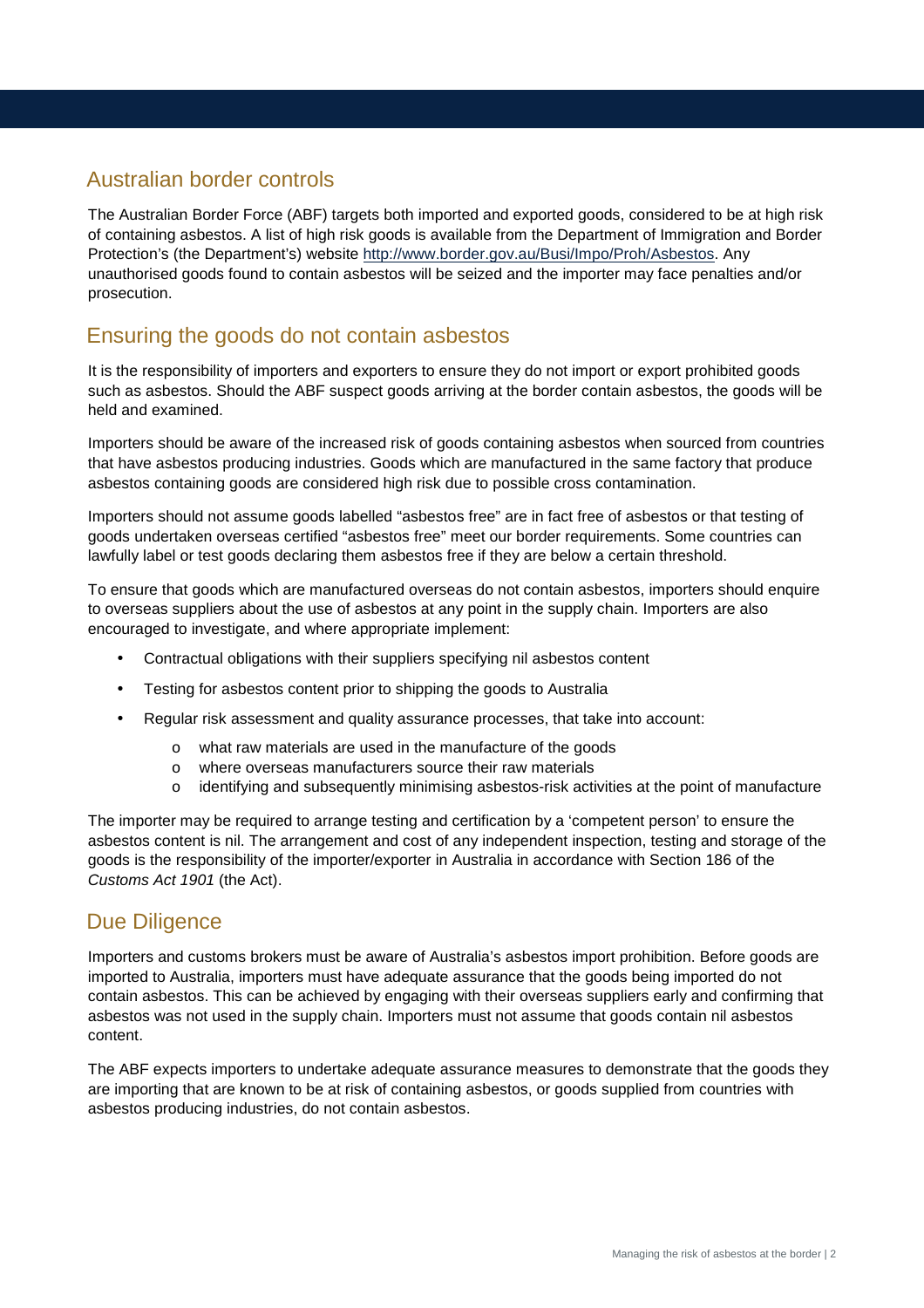The nature and level of information within the supporting documentation may provide adequate assurance depending on the risk of the goods containing asbestos. Several types of documentation may be necessary to demonstrate sufficient level of assurance. A non-exhaustive list of examples of supporting documentation is provided below:

- Declarations from importers and/or suppliers which state that the goods have nil asbestos content
- Documentation outlining the level of assurances taken throughout the supply chain
- Invoices demonstrating the supplier of the goods
- Information about the supply chain and possible quality assurance process in place
- **Illustrative Descriptive Material**
- Ingredient lists
- Test certificate or laboratory report
- Material Safety Data sheets

Solely relying on a declaration that states the goods have nil asbestos content from an importer and/or supplier may not provide adequate assurance. In the event that a customs broker receives a declaration from an importer that the goods have nil asbestos content, before relying on that declaration, the customs broker should ensure they have an understanding of what assurances/supporting documentation the importer obtained to support the making of the declaration.

Where it is identified that goods may be at risk of exposure to asbestos throughout the supply chain, testing of the goods through an accredited laboratory prior to exporting the goods will assist in expediting border clearance. A certificate identifying the test results should be supplied as supporting documentation.

# Testing for asbestos

Where goods are tested for asbestos content, testing certification (also called a laboratory testing report) must be provided to the ABF. Goods being imported can be tested prior to the importation by a laboratory in Australia or overseas.

Importers, who wish to have their goods tested in Australia, prior to the importation, must first seek permission from the Minister of Employment to import sample for analysis purpose, through the Asbestos Safety and Eradication Agency (ASEA). Once the permission has been granted, importers must then organise sampling and testing. The samples must be from the actual shipment to be imported. The testing must be undertaken by an Australian testing laboratory that is accredited by the National Association of Testing Authorities (NATA). Details of NATA accredited laboratories in Australia are available at www.nata.com.au.

Where the testing is carried out overseas, prior to shipping to Australia, the certification must be from an overseas testing laboratory accredited by the NATA equivalent testing authority in that overseas economy. The local testing authority must be a signatory to a Mutual Recognition Arrangement (MRA) with NATA. The testing report must contain adequate information to be able to demonstrate assurance at the border. This includes:

- the test method used
- the date and origin of the sample
- description of the sample (and sub-sample if applicable) including weight, size and colour